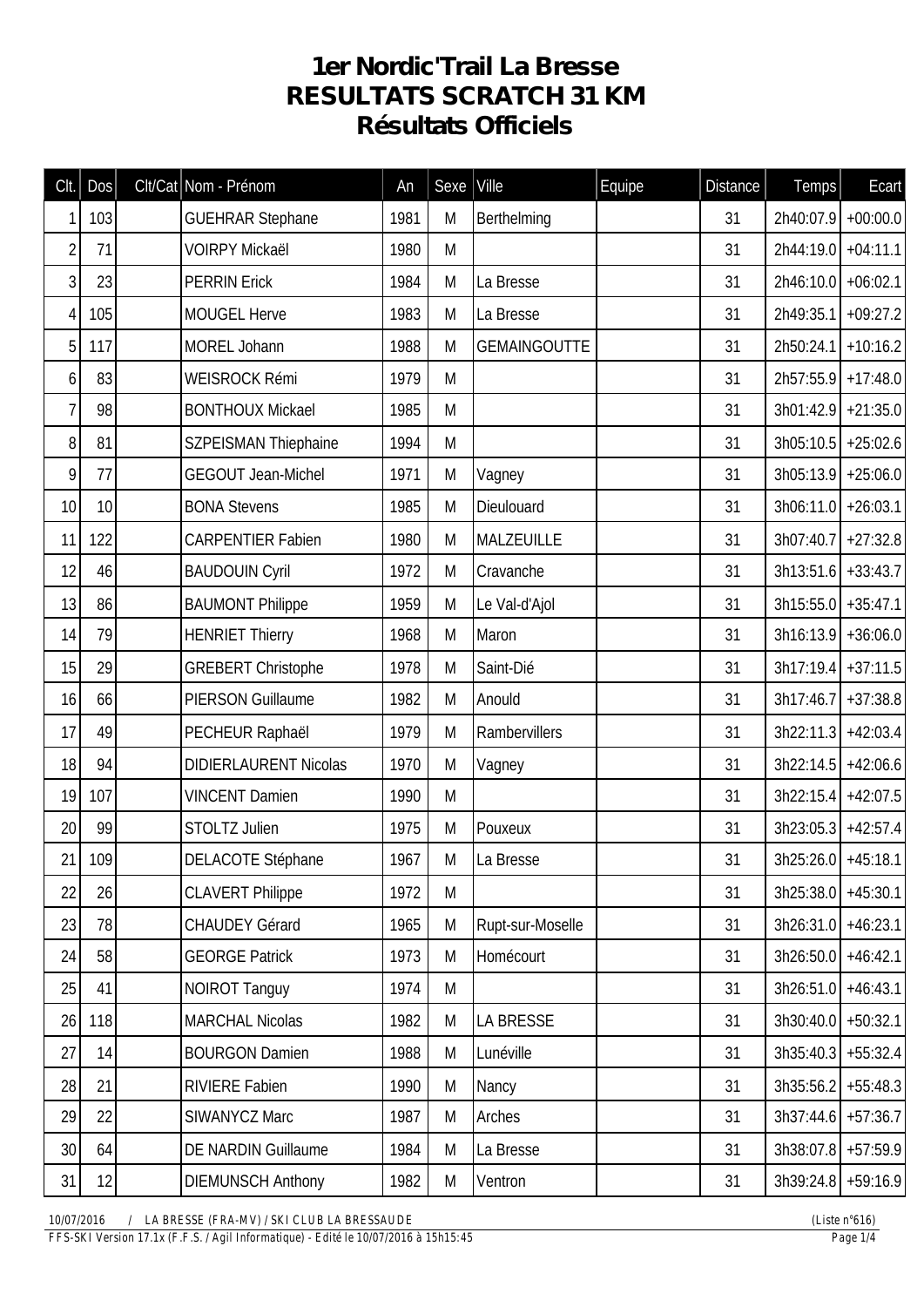| Clt.       | Dos |   | Clt/Cat Nom - Prénom                       | An   | Sexe | Ville               | Equipe | <b>Distance</b> | Temps                | Ecart                   |
|------------|-----|---|--------------------------------------------|------|------|---------------------|--------|-----------------|----------------------|-------------------------|
| 32         | 4   |   | <b>FERRY Christophe</b>                    | 1969 | M    | Pont-à-Mousson      |        | 31              | 3h39:28.1            | $+59:20.2$              |
| 33         | 89  |   | <b>BEAUX Vincent</b>                       | 1994 | M    |                     |        | 31              | 3h39:29.7            | $+59:21.8$              |
| 34         | 68  |   | <b>HUIN Andre</b>                          | 1967 | M    |                     |        | 31              | $3h39:31.3$ +59:23.4 |                         |
| 35         | 25  |   | <b>GAYE René</b>                           | 1994 | M    | Senones             |        | 31              | 3h39:40.9 +59:33.0   |                         |
| 36         | 62  |   | <b>XOUAL Laurent</b>                       | 1982 | M    |                     |        | 31              | 3h42:50.7            |                         |
| 37         | 96  |   | <b>GRANDJEAN Benoit</b>                    | 1978 | M    | Cheniménil          |        | 31              | 3h42:51.3            |                         |
| 38         | 106 |   | <b>MOUGEL Norbert</b>                      | 1953 | M    | La Bresse           |        | 31              | 3h43:29.1            |                         |
| 39         | 113 |   | <b>GALIZZI Paul</b>                        | 1991 | M    | Raon-l'Étape        |        | 31              | 3h44:03.8            |                         |
| 40         | 120 |   | <b>GUIMBERT Julien</b>                     | 1978 | M    | <b>SAINT NABORD</b> |        | 31              | 3h44:20.1            |                         |
| 41         | 108 |   | <b>COLIN René</b>                          | 1958 | M    | La Bresse           |        | 31              | 3h45:33.9            |                         |
| 42         | 69  |   | JEANPIERRE Yan                             | 1977 | M    | La Bresse           |        | 31              | 3h46:11.9            |                         |
| 43         | 48  |   | <b>FILLIOT Pierre</b>                      | 1992 | M    | Clayeures           |        | 31              | 3h46:31.1            |                         |
| 44         | 54  |   | <b>GALMICHE Christophe</b>                 | 1971 | M    | Ramonchamp          |        | 31              | 3h46:41.5            |                         |
| 45         | 102 |   | <b>CONRAUD Joël</b>                        | 1968 | M    |                     |        | 31              | 3h47:36.9            |                         |
| 46         | 104 |   | <b>TRIDON Pascal</b>                       | 1961 | M    | La Houssaye en      |        | 31              | 3h47:59.9            |                         |
| 47         | 53  |   | <b>GEORGE Damien</b>                       | 1978 | M    | Toul                |        | 31              | 3h49:18.5            |                         |
| 48         | 56  |   | <b>CARTIER Florent</b>                     | 1994 | M    | Les Forges          |        | 31              | 3h49:22.0            |                         |
| 49         | 6   |   | <b>FONTELLINI Didier</b>                   | 1966 | M    | Jezainville         |        | 31              | 3h49:39.6            |                         |
| 50         | 20  |   | <b>HAERTELMEYER Cyril</b>                  | 1978 | M    | Obernai             |        | 31              | 3h49:47.2            |                         |
| 51         | 112 |   | <b>VIRY Christian</b>                      | 1970 | M    | <b>METZ</b>         |        | 31              | 3h50:45.8            |                         |
| 52         | 95  |   | <b>GABORIEAU Gerald</b>                    | 1965 | M    | Jouarre             |        | 31              | 3h51:10.7            |                         |
| 53         | 30  |   | <b>FLEURETTE Yannick</b>                   | 1968 | M    | Kintzheim           |        | 31              | 3h51:20.1            |                         |
| 54         | 115 |   | <b>FRANCOIS Claude</b>                     | 1971 | M    | <b>XERTIGNY</b>     |        | 31              | 3h51:28.1            |                         |
| 55         | 93  |   | <b>LALLEMAND Regis</b>                     | 1972 | M    | La                  |        | 31              | 3h53:21.5            |                         |
| 56         | 88  |   | <b>MEACHEN Raphaelle</b>                   | 1968 | F    | Basse-sur-le-Rupt   |        | 31              | 3h53:24.0            |                         |
| 57         | 72  |   | <b>ANDRE Stephane</b>                      | 1976 | M    |                     |        | 31              | 3h53:31.2            |                         |
| 58         | 55  |   | PARISOT Sylvain                            | 1988 | M    | Plainfaing          |        | 31              | 3h55:15.7            |                         |
| 59         | 17  |   | <b>LEROY Christophe</b>                    | 1991 | M    |                     |        | 31              | 3h55:57.7            |                         |
| 60         | 65  |   | <b>GRANDFILS Sebastien</b>                 | 1985 | M    | Nancy               |        | 31              | 3h56:56.4            |                         |
| 61         | 47  |   | <b>BENOIT Raymond</b>                      | 1961 | M    | Clayeures           |        | 31              | 3h57:18.0            |                         |
| 62         | 82  |   | DEL RIO QUINTANA                           | 1964 | M    | Longwy              |        | 31              | 3h58:09.4            |                         |
| 63         | 70  |   | <b>COMMERET Fabien</b>                     | 1974 | M    | Sarrebourg          |        | 31              | 4h00:08.8            |                         |
| 64         | 35  |   | <b>RATTIER Fabien</b>                      | 1975 | M    |                     |        | 31              | 4h00:49.9            |                         |
| 65         | 57  |   | L'HOTE Michel                              | 1966 | M    |                     |        | 31              | 4h01:19.0            |                         |
| 65         | 60  |   | <b>BAILLOUX Patrick</b>                    | 1958 | M    |                     |        | 31              | 4h01:19.0            |                         |
| 10/07/2016 |     | 7 | LA BRESSE (FRA-MV) / SKI CLUB LA BRESSAUDE |      |      |                     |        |                 |                      | (Liste $n^{\circ}616$ ) |

*FFS-SKI Version 17.1x (F.F.S. / Agil Informatique) - Edité le 10/07/2016 à 15h15:46 Page 2/4*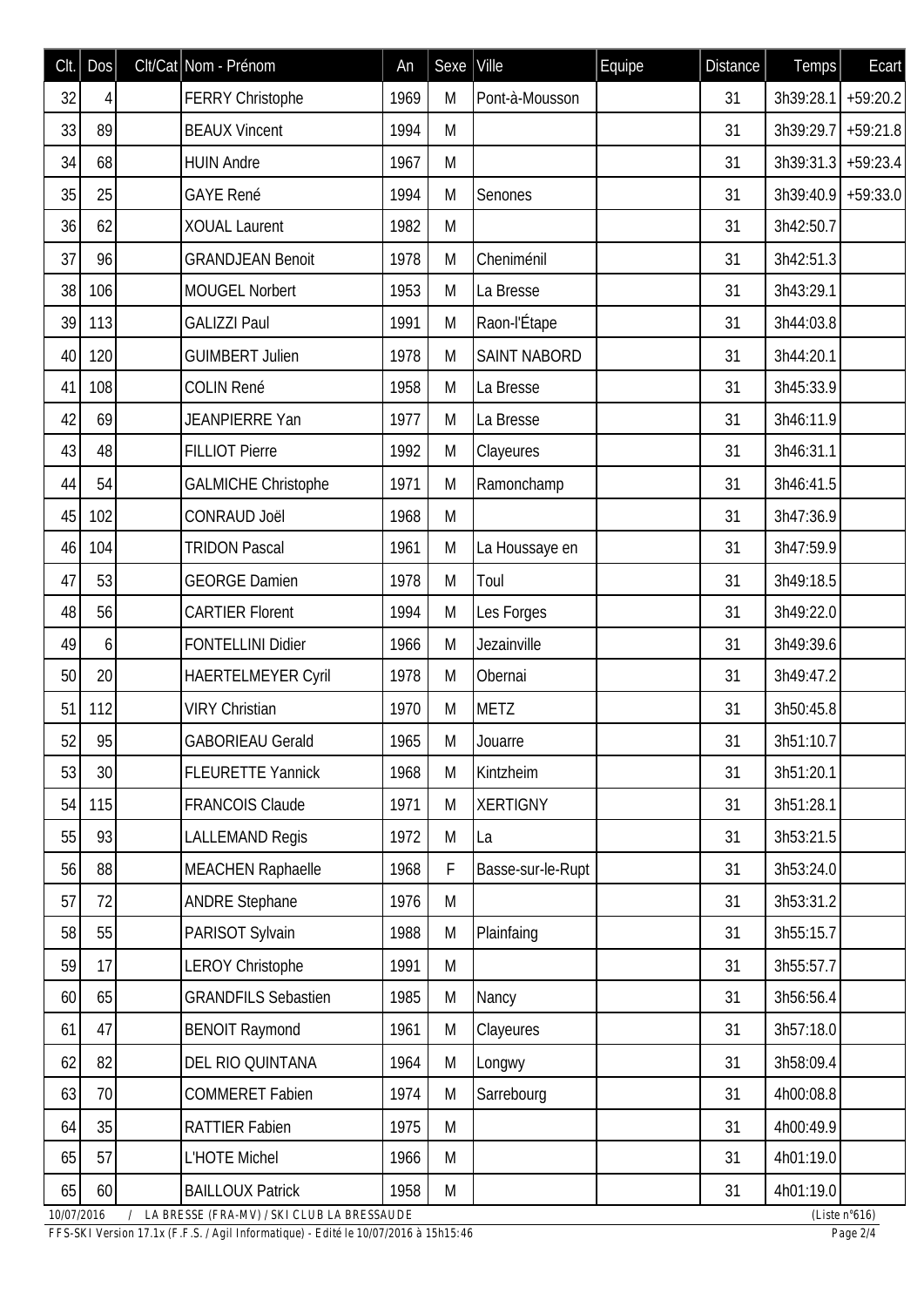| Clt. | Dos            | Clt/Cat Nom - Prénom       | An   | Sexe | Ville                | Equipe | <b>Distance</b> | Temps     | Ecart |
|------|----------------|----------------------------|------|------|----------------------|--------|-----------------|-----------|-------|
| 65   | 75             | WITT Hélène                | 1985 | F    | Tomblaine            |        | 31              | 4h01:19.0 |       |
| 68   | 33             | PHILIPPS Christophe        | 1977 | M    |                      |        | 31              | 4h02:02.6 |       |
| 69   | 7              | MARROCCO Andre             | 1963 | M    | Strasbourg           |        | 31              | 4h03:11.2 |       |
| 70   | 67             | <b>DUBOIS Maxime</b>       | 1989 | M    | Raival               |        | 31              | 4h03:21.7 |       |
| 71   | 76             | <b>MATTHIEU Henry</b>      | 1987 | M    |                      |        | 31              | 4h03:35.8 |       |
| 72   | 87             | <b>DURAND Jean Michel</b>  | 1965 | M    | Épinal               |        | 31              | 4h04:06.6 |       |
| 73   | 101            | <b>ISSEMANN Sylvain</b>    | 1981 | M    | Linthal              |        | 31              | 4h05:17.4 |       |
| 74   | 13             | <b>JOLY Thierry</b>        | 1961 | M    | Cernay               |        | 31              | 4h06:02.2 |       |
| 75   | 37             | MITKO Philippe             | 1982 | M    |                      |        | 31              | 4h07:12.5 |       |
| 76   | 43             | <b>RENAUDIN Gaelle</b>     | 1989 | F    | Réméréville          |        | 31              | 4h09:41.8 |       |
| 77   | 91             | MATHIEU Sylvain            | 1991 | M    |                      |        | 31              | 4h10:00.4 |       |
| 78   | 63             | <b>MICHEL Patrice</b>      | 1969 | M    |                      |        | 31              | 4h10:19.8 |       |
| 79   | 3              | <b>MONTRESOR Nathalie</b>  | 1972 | F    | Loisy                |        | 31              | 4h11:36.5 |       |
| 80   | 32             | <b>BIQUILLON Didier</b>    | 1964 | M    | Pont-à-Mousson       |        | 31              | 4h11:39.8 |       |
| 81   | 73             | <b>COCHET Stéphane</b>     | 1984 | M    |                      |        | 31              | 4h12:08.3 |       |
| 82   | 1              | <b>STARCEVIC Nicolas</b>   | 1976 | M    |                      |        | 31              | 4h12:27.5 |       |
| 83   | $\overline{2}$ | <b>FLAMMANG Alex</b>       | 1973 | M    | Jezainville          |        | 31              | 4h15:26.5 |       |
| 84   | 84             | <b>STAEHLE Alban</b>       | 1978 | M    | Mittelwihr           |        | 31              | 4h16:45.3 |       |
| 85   | 85             | <b>SERBY Pascal</b>        | 1961 | M    |                      |        | 31              | 4h25:09.5 |       |
| 86   | 38             | <b>SIMON Fred</b>          | 1974 | M    |                      |        | 31              | 4h26:08.0 |       |
| 87   | 111            | <b>XEMARD Jean Michel</b>  | 1969 | M    | Remiremont           |        | 31              | 4h26:13.0 |       |
| 88   | 45             | <b>RETAUX Matthieu</b>     | 1969 | M    | Meroux               |        | 31              | 4h26:29.1 |       |
| 89   | 97             | <b>STERDYNIAK Pascale</b>  | 1958 | F    | Villers-lès-Nancy    |        | 31              | 4h26:58.7 |       |
| 90   | 61             | <b>CANADAS Stephane</b>    | 1972 | M    |                      |        | 31              | 4h29:30.8 |       |
| 91   | 34             | <b>FORMET Nicolas</b>      | 1984 | M    |                      |        | 31              | 4h31:08.0 |       |
| 92   | 92             | <b>SCHAL Frederic</b>      | 1971 | M    | La Baffe             |        | 31              | 4h32:54.0 |       |
| 93   | 36             | <b>PIGUET Sebastien</b>    | 1977 | M    | Andlau               |        | 31              | 4h37:30.3 |       |
| 94   | 27             | <b>BEUCHET Anais</b>       | 1985 | F    | Blainville-sur-l'Eau |        | 31              | 4h37:47.4 |       |
| 95   | 50             | <b>MATHIEU Jerome</b>      | 1966 | M    |                      |        | 31              | 4h38:26.9 |       |
| 96   | 42             | <b>CAMPARDON Jean-Marc</b> | 1968 | M    | Meroux               |        | 31              | 4h40:27.5 |       |
| 97   | 116            | <b>BRIGNON Cathrine</b>    | 1966 | F    | <b>SAINT MICHEL</b>  |        | 31              | 4h43:14.8 |       |
| 98   | 5              | <b>CLEMENT Murielle</b>    | 1971 | F    | Pont-à-Mousson       |        | 31              | 4h44:11.6 |       |
| 99   | 18             | <b>NICOLLE Pascal</b>      | 1972 | M    | Raves                |        | 31              | 4h45:09.4 |       |
| 100  | 100            | TIJOU Jerome               | 1962 | M    | Laxou                |        | 31              | 4h45:17.1 |       |
| 101  | 16             | <b>VIARD Jerome</b>        | 1984 | M    | Roye                 |        | 31              | 4h47:17.2 |       |

*10/07/2016 / LA BRESSE (FRA-MV) / SKI CLUB LA BRESSAUDE (Liste n°616)*

*FFS-SKI Version 17.1x (F.F.S. / Agil Informatique) - Edité le 10/07/2016 à 15h15:46 Page 3/4*